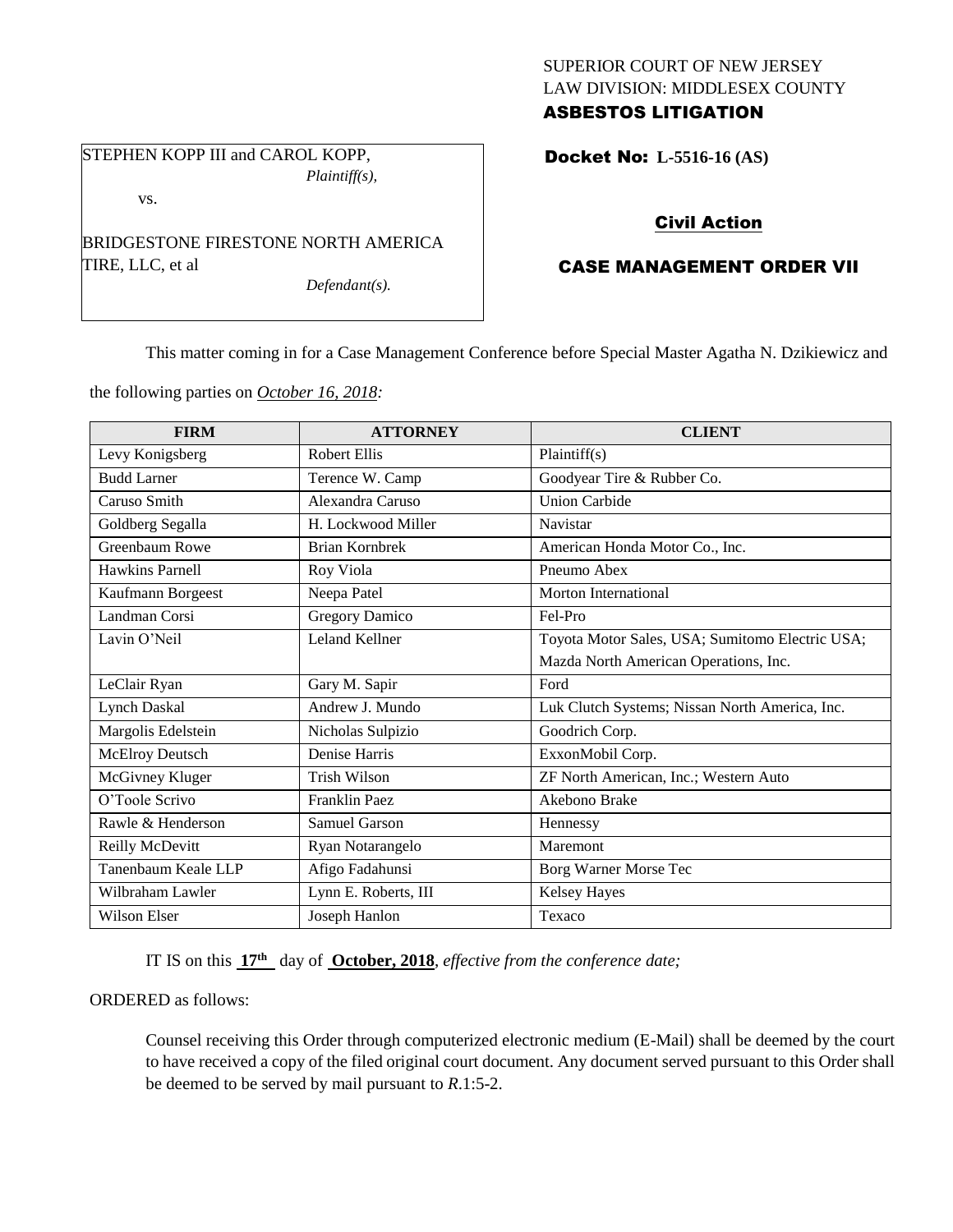### **DISCOVERY**

- December 14, 2018 Fact discovery, including depositions, shall be completed by this date. Plaintiff's counsel shall contact the Special Master within one week of this deadline if all fact discovery is not completed.
- December 14, 2018 Depositions of corporate representatives shall be completed by this date.

#### **EARLY SETTLEMENT**

February 15, 2019 Settlement demands shall be served on all counsel and the Special Master by this date.

#### **SUMMARY JUDGMENT MOTION PRACTICE**

| February 15, 2019 | Plaintiff's counsel shall advise, in writing, of intent not to oppose motions by this date. |
|-------------------|---------------------------------------------------------------------------------------------|
| March 1, 2019     | Summary judgment motions shall be filed no later than this date.                            |
| March 29, 2019    | Last return date for summary judgment motions.                                              |

#### **MEDICAL DEFENSE**

- February 15, 2019 Plaintiff shall serve medical expert reports by this date.
- February 15, 2019 Upon request by defense counsel, plaintiff is to arrange for the transfer of pathology specimens and x-rays, if any, by this date.
- May 13, 2019 Defendants shall identify its medical experts and serve medical reports, if any, by this date. In addition, defendants shall notify plaintiff's counsel (as well as all counsel of record) of a joinder in an expert medical defense by this date.

#### **LIABILITY EXPERT REPORTS**

- February 15, 2019 Plaintiff shall identify its liability experts and serve liability expert reports or a certified expert statement by this date or waive any opportunity to rely on liability expert testimony.
- May 13, 2019 Defendants shall identify its liability experts and serve liability expert reports, if any, by this date or waive any opportunity to rely on liability expert testimony.

#### **EXPERT DEPOSITIONS**

June 14, 2019 Expert depositions shall be completed by this date. To the extent that plaintiff and defendant generic experts have been deposed before, the parties seeking that deposition in this case must file an application before the Special Master and demonstrate the necessity for that deposition. To the extent possible, documents requested in a deposition notice directed to an expert shall be produced three days in advance of the expert deposition. The expert shall not be required to produce documents that are readily accessible in the public domain.

 $\_$  ,  $\_$  ,  $\_$  ,  $\_$  ,  $\_$  ,  $\_$  ,  $\_$  ,  $\_$  ,  $\_$  ,  $\_$  ,  $\_$  ,  $\_$  ,  $\_$  ,  $\_$  ,  $\_$  ,  $\_$  ,  $\_$  ,  $\_$  ,  $\_$  ,  $\_$  ,  $\_$  ,  $\_$  ,  $\_$  ,  $\_$  ,  $\_$  ,  $\_$  ,  $\_$  ,  $\_$  ,  $\_$  ,  $\_$  ,  $\_$  ,  $\_$  ,  $\_$  ,  $\_$  ,  $\_$  ,  $\_$  ,  $\_$  ,